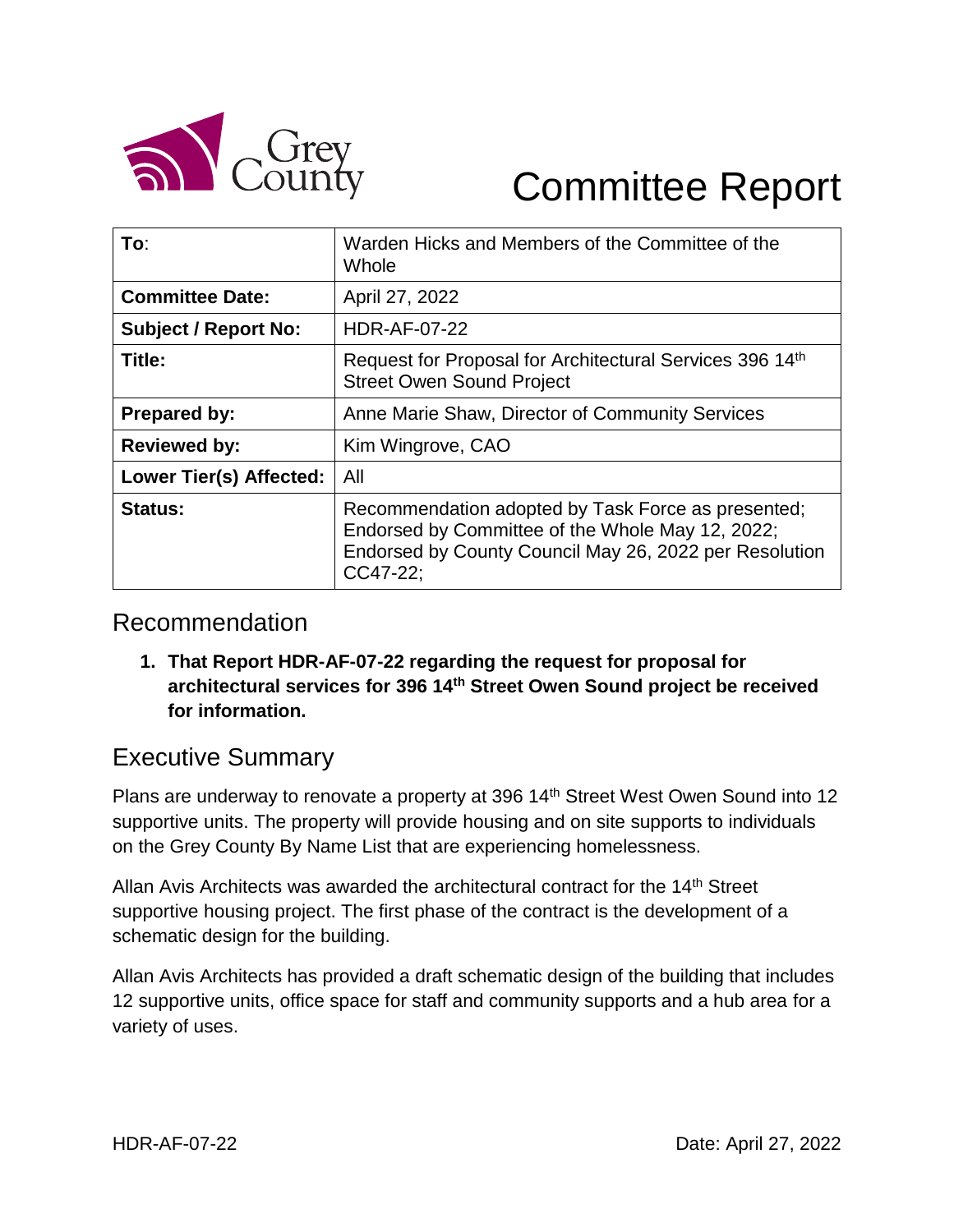# **Background**

In recognition of the need for supportive housing in Grey County, plans to renovate a property at 396 14th Street West Owen Sound into 12 supportive units are underway. The property will provide safe and stable housing and on site supports to individuals on the Grey County By Name List that are experiencing homelessness.

This supportive housing project will be key in providing individuals opportunity to move to a supported living environment to learn skills, engage in community supports and develop relationships. These supports are imperative to a future successful independent tenancy.

#### *Architectural Services*

Allan Avis Architects was the successful candidate for architectural services for the 14<sup>th</sup> Street Project. Part of the first phase of the contract is the development of a schematic design for the building.

The draft schematic design includes 12 supportive one bedroom units, an office area for staff and community services and a hub area for a variety of uses.

12 Supportive Housing Units

- Two dedicated barrier free units for wheel chair or walker access.
- The remaining units will have barrier free designs including grab bars in bathrooms, heightened toilets, showers, wide doorways, open concept.
- All 12 units will have a kitchenette consisting of a built-in stove top, fridge and microwave.
- Furniture will be provided and the bed will transition with the owner.
- All materials in the units will be low maintenance and durable.
- Internet access will be supplied.
- Each unit will be able to control heat and cold.

#### General Building

- A common area will be available for tenant use
- Heat pumps for heating/cooling units
- Energy Efficient Doors and Windows
- New Cladding on Front
- New Roof
- New mechanical room
- Generator or battery backup system to provide hydro for Life Safety systems and warming areas.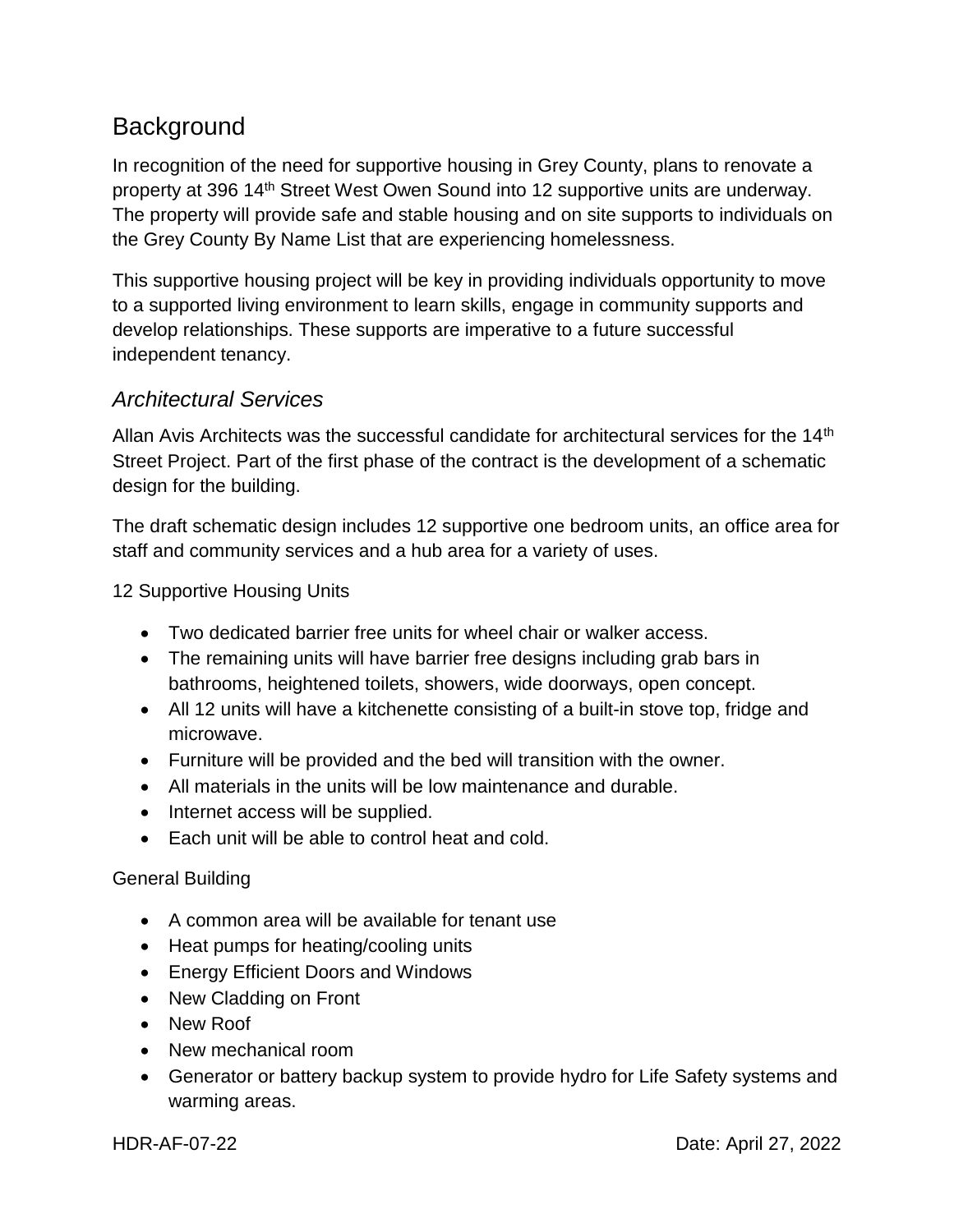Staff and Community Services Area

- Offices will be available for staff and community services
- Some office areas will have a sink for primary care
- A staff accessible washroom
- A staff kitchen area
- Storage area
- A separate area for a Hub will provide access for programing and space rentals. This space will have a separate entrance from the units, fobbed entrance and a separate outside entrance so not to interfere or give access to residents when in use.

#### *Next Steps*

Once the Schematic Design is approved and revisions completed, the architect will carry on with the exterior design, site plan and detailed Bid Documents.

As part of the Schematic Design and Development Phase Allan Avis Architects will complete the following:

- prepare for the Client's review and approval, design development documents consisting of drawings and other documents appropriate for site plan approval
- the architect will provide a cost estimate for the project as to current construction values
- Oversee a grading plan and servicing feasibility study
- Provide expertise on sustainable design, following best strategies with a focus on environmentally friendly initiatives and energy efficiency.

#### *Timelines*

Once the next set of drawings are received staff will submit for site plan approval with the City of Owen Sound.

It is hoped site plan approval and an RFP for contracted services will be out for tender in May with construction starting in June. Estimated completion for the renovation is March 2023.

## Legal and Legislated Requirements

There are none.

## Financial and Resource Implications

Architectural services to be funded from Social Services Relief Fund Phase 4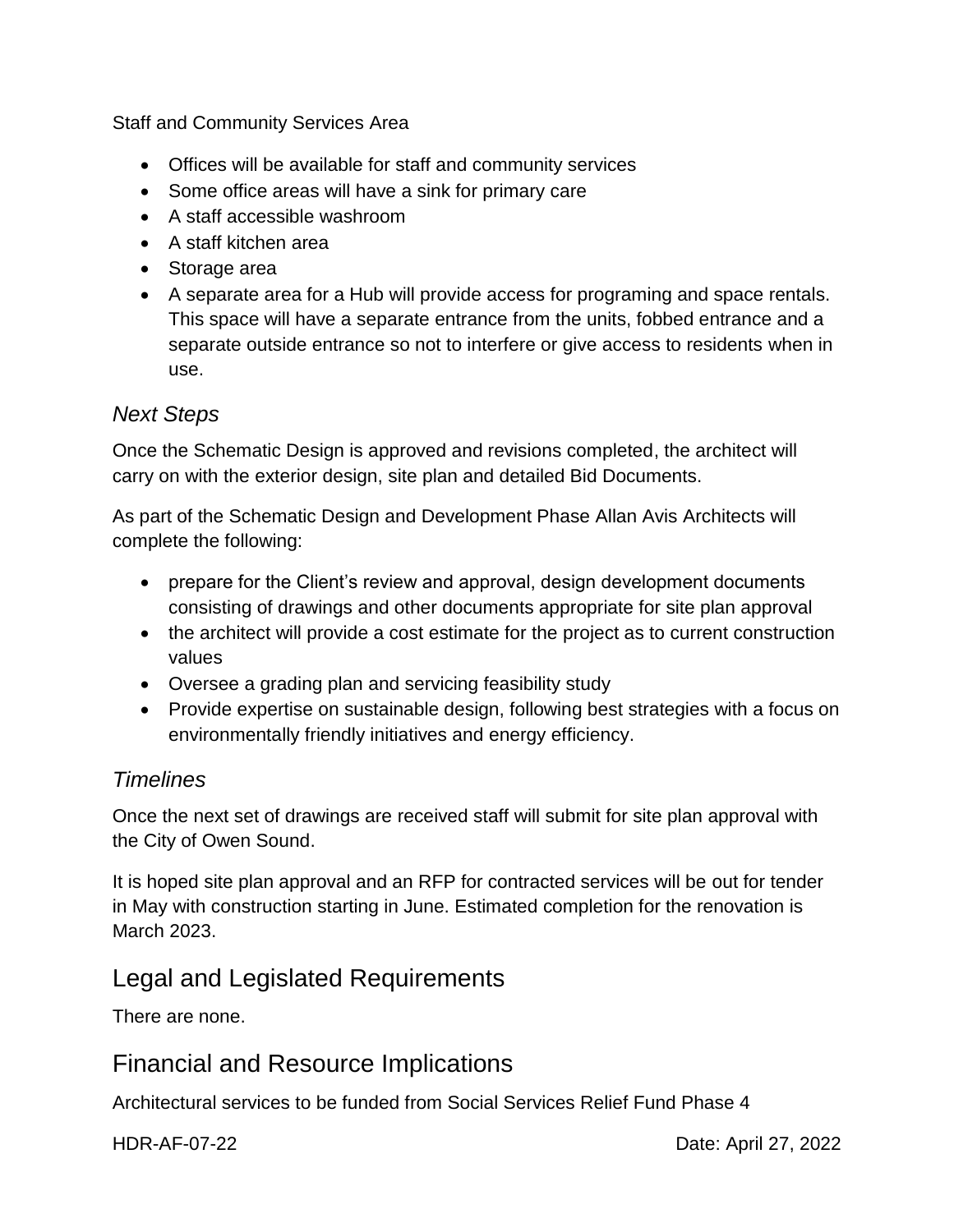# Relevant Consultation

☒ Internal: Planning ☒ External: Allan Avis Architects

# Appendices and Attachments

Request For Proposal – [Architectural Services for 396 14](https://docs.grey.ca/share/public?nodeRef=workspace://SpacesStore/7f0eba56-1905-4ffb-968c-13a8041e4881)<sup>th</sup> Street Owen Sound

2025 - [20220408 Schematic Design Floor Plan -](https://docs.grey.ca/share/public?nodeRef=workspace://SpacesStore/3e1f2c7f-9909-459b-af69-b74f5ffa53b0) Revised